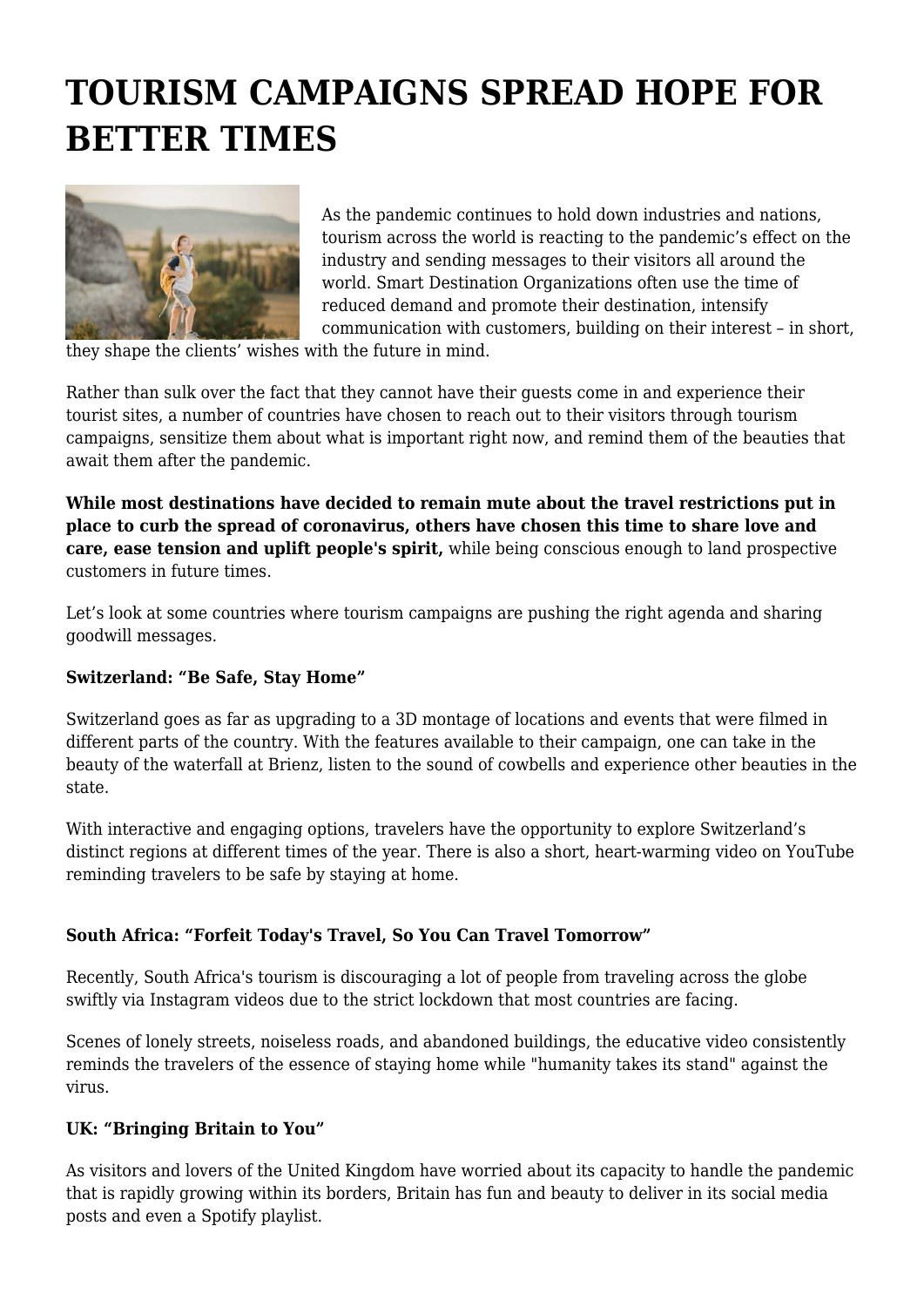With witty social media posts put together by the 'Visit Britain' team, you get more than a tiny piece of Britain; you have fun, pleasure, and engagement all in one.

The tourism campaign creatively puts together savvy posts sharing some of British's traditional recipes, to resolving arguments of how some words are pronounced in Britain and delivering good vibes in the midst of the pandemic.

# **Portugal: "Can't Skip Hope"**

Portugal chose optimism in its emotional Instagram campaign that dwells on the importance of maintaining social distancing and isolating in these times, even though we were once free to travel the world without restriction.

The emotional part of this campaign lies in the message that asks people to think and reflect on everyone without having to meet them; that way, we all stay safe.

### **UAE: "The World Is More at Peace Now"**

Starting up the video with a quote "The world is more at peace now", the emirate last week encouraged people to slow things down and stay home at this time.

For Abu Dhabi, peace and hope are being communicated as a culture and tourism department shared a video showcasing the beauty of UAE's capital city with mind-blowing photographs.

For prospective guests, Abu Dhabi sends a message that lets them know that after this phase, the city would be ready to bid them a warm welcome.

It's essential to note that Abu Dhabi is not the only location that authorities in charge of tourism are on their toes to ensure that most challenges that these industries face are sorted out, and the bright sides are shone through these dark times.

### **Mexico: "We Are the Greatest Coincidence"**

Mexico's 'Love You Soon' video starts on a somber note but gradually ends on an uplifting one.

The tag 'we are the greatest coincidence, the greatest casualty' sends a message that perhaps goes past the coronavirus pandemic and gives an insight into the border problems that have plagued the country for the past few years.

The message inspires travelers to see each other as one in these times and promises that we will celebrate at the end of the pandemic as it closes with uplifting visuals and scenes filmed from all around Mexico.

# **Norway: "Dream Now, Visit Later"**

Norway's website opens up with the message, "Sorry, the country isn't available for unnecessary travel at the moment" but while that might seem a bit harsh or unfriendly, they go further to appeal to the visitor's ability to imagine and dream of all the things they can do when Norway opens up again to visitors.

**Conversation and reminiscing are also encouraged as travelers are directed to share their experiences from visiting Norway while they look forward to another such opportunity.**